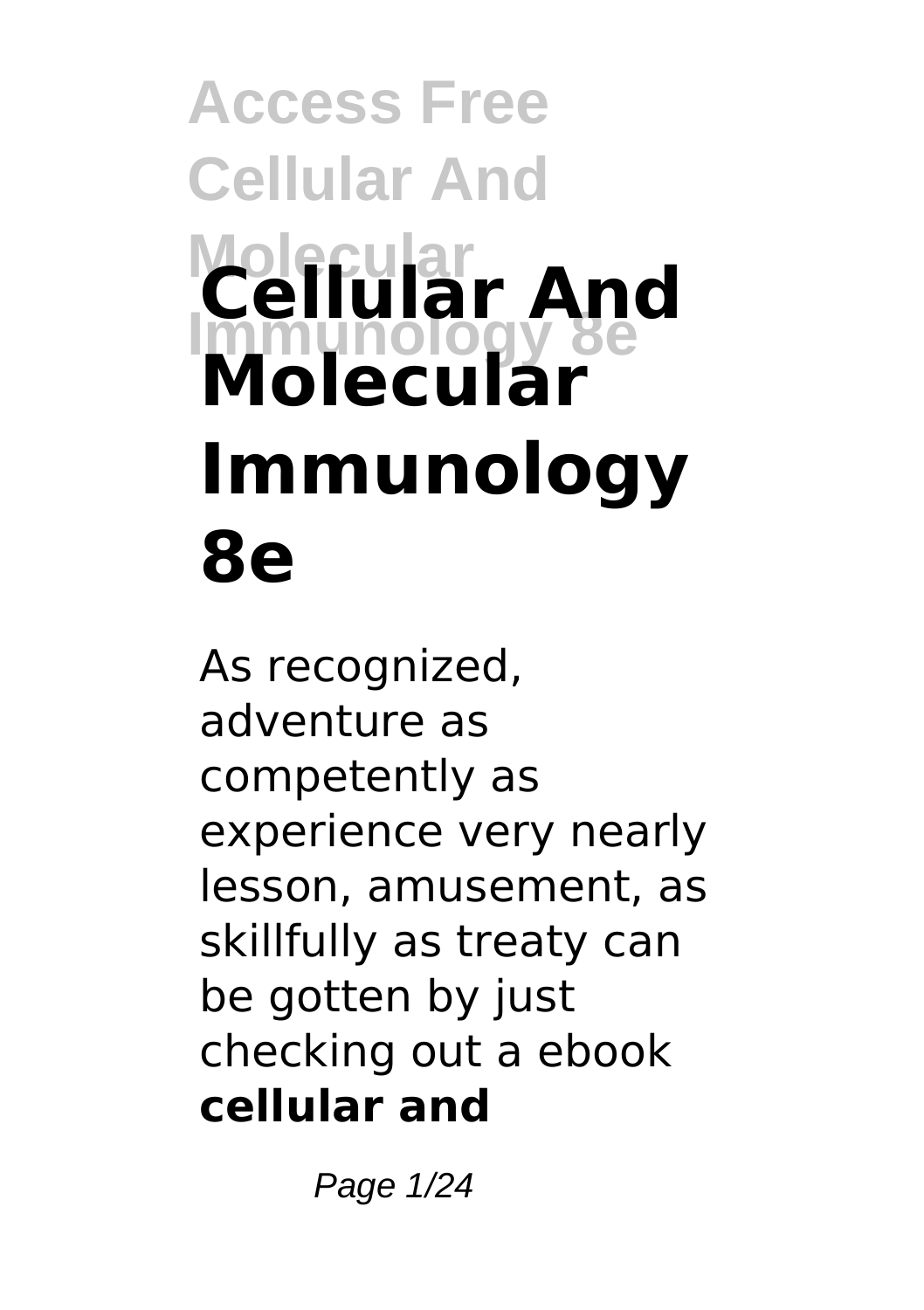**Access Free Cellular And Molecular molecular Immunology 8e immunology 8e** afterward it is not directly done, you could say you will even more in the region of this life, on the order of the world.

We present you this proper as capably as easy quirk to get those all. We manage to pay for cellular and molecular immunology 8e and numerous books collections from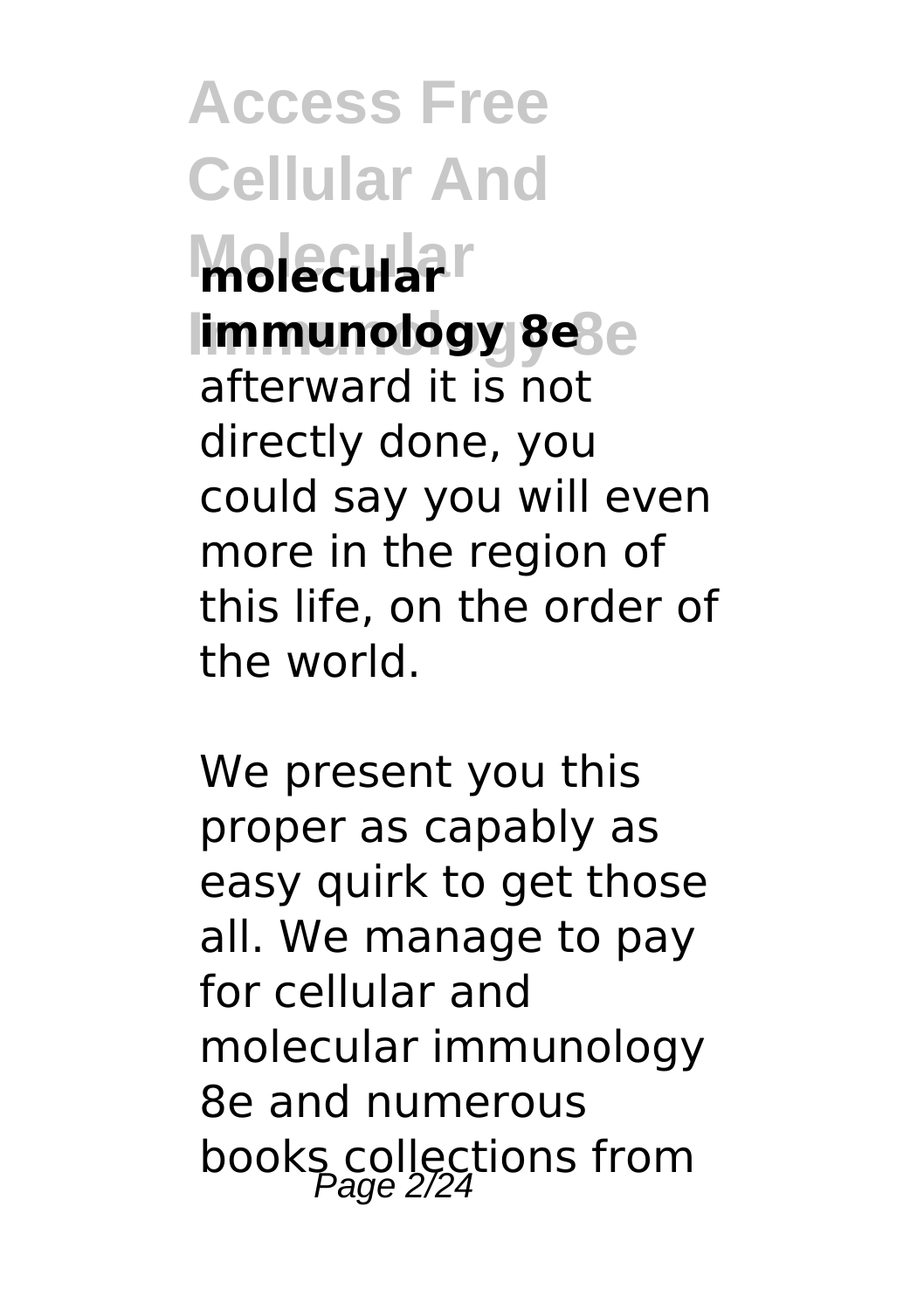**fictions** to scientific **research in any way.** along with them is this cellular and molecular immunology 8e that can be your partner.

The free Kindle books here can be borrowed for 14 days and then will be automatically returned to the owner at that time.

**Cellular And Molecular Immunology 8e**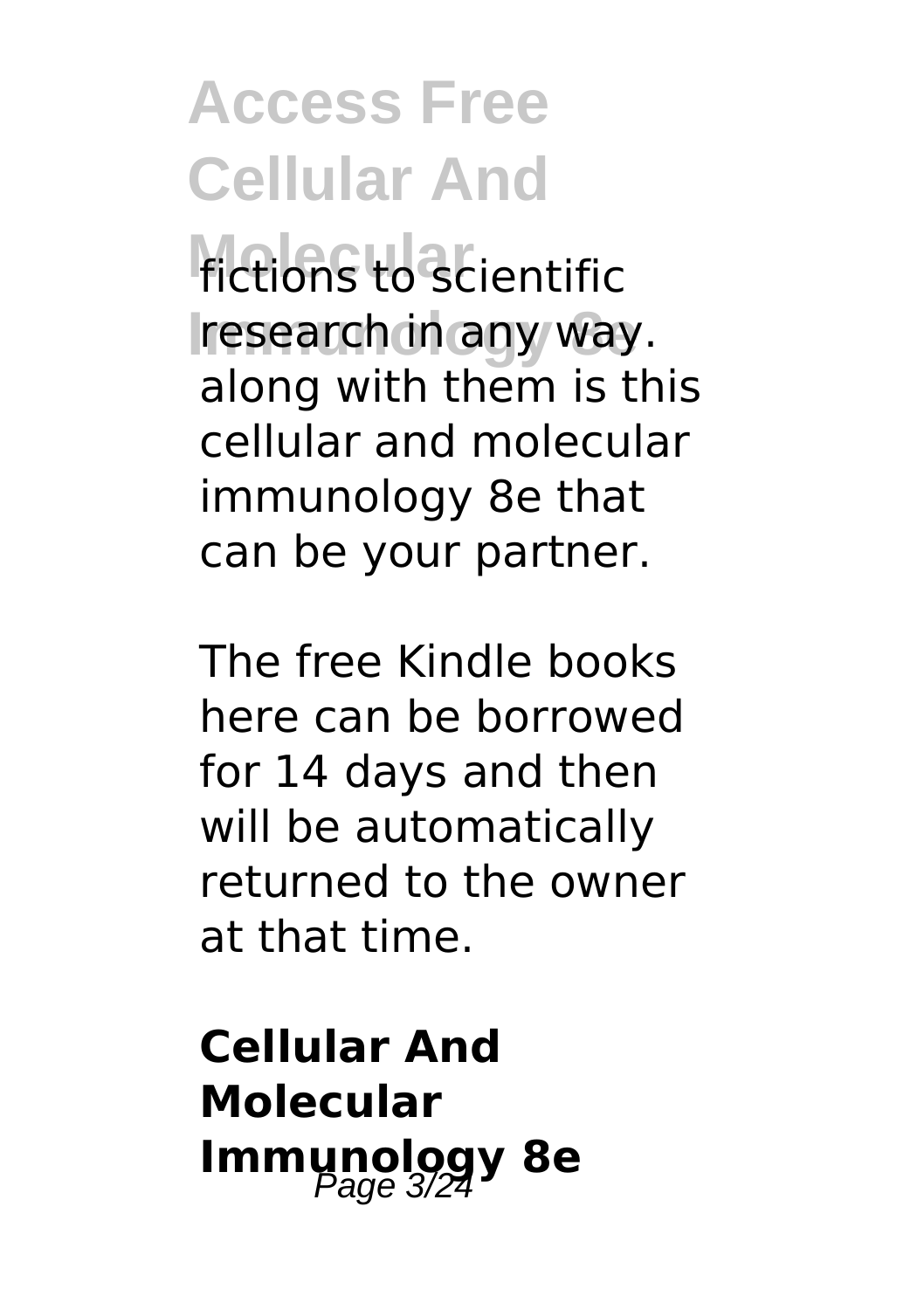Cellular organelles, **Immunology 8e** including lysosomes, mitochondria and the endomembrane system, are now recognized to contribute to RA by deviating T cell differentiation toward SLECs 20,21,47. Current data ...

#### **Mitochondrial aspartate regulates TNF biogenesis and**

**...** A fresh, distinctive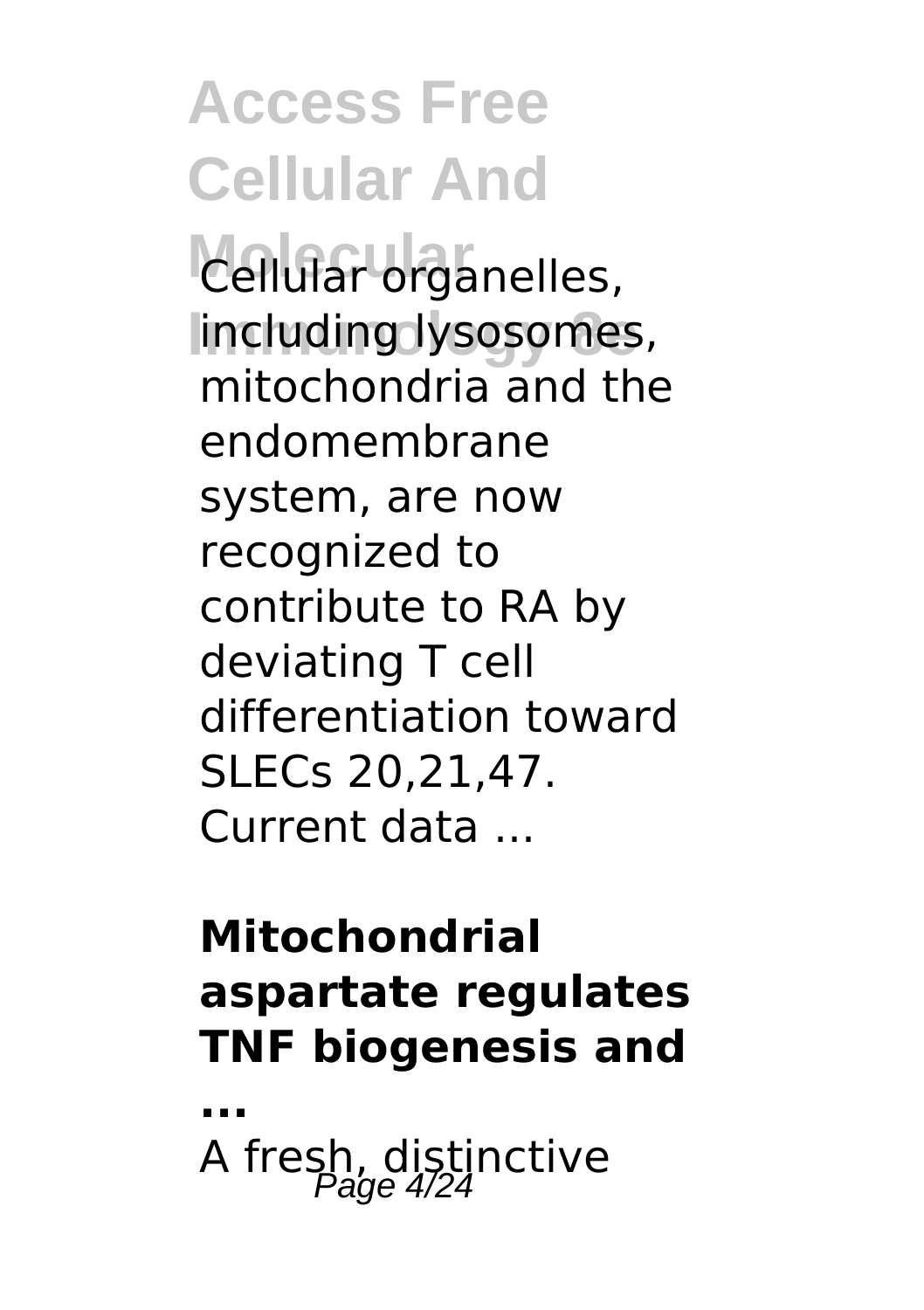approach to the **Iteaching of molecular** biology. With its focus on key principles, its emphasis on the commonalities that exist between the three kingdoms of life, and its integrated coverage of experimental methods and approaches, Molecular Biology is the perfect companion to any molecular biology course.

Page 5/24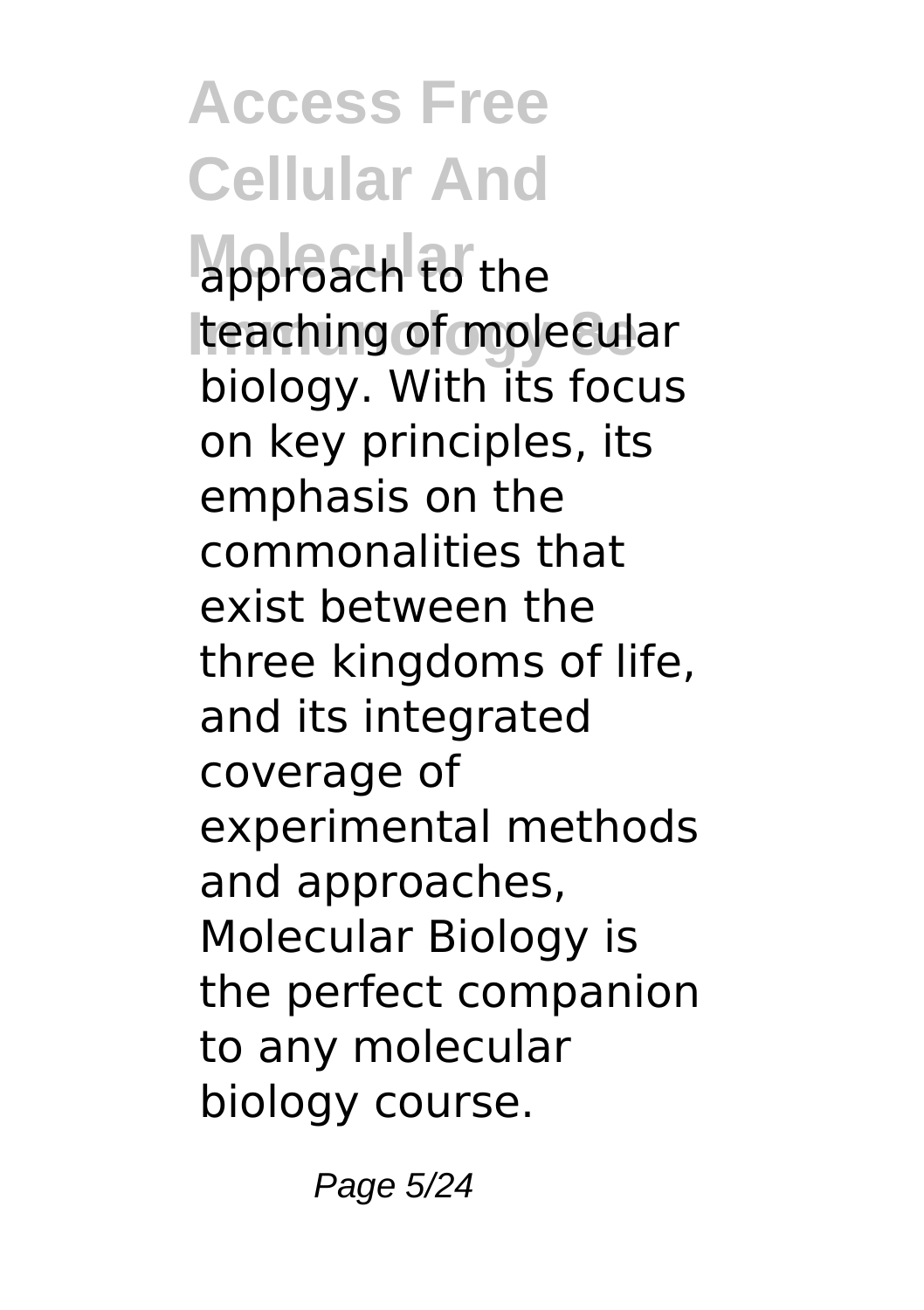**Access Free Cellular And Molecular Biology and Life Isciences** logy 8e The molecular identity of these cells has not been defined. We found a cluster of BCRC that expressed Ccl21a, Cxcl12, and Il33, lacked Pdpn, and expressed higher levels of Tnfsf13b (BAFF) and Grem1 compared with MRC. We identified  $CD157 + PDPN -$ CD21/35 − MadCAM-1 − non-TRC/FDC/MRC fibroblasts by flow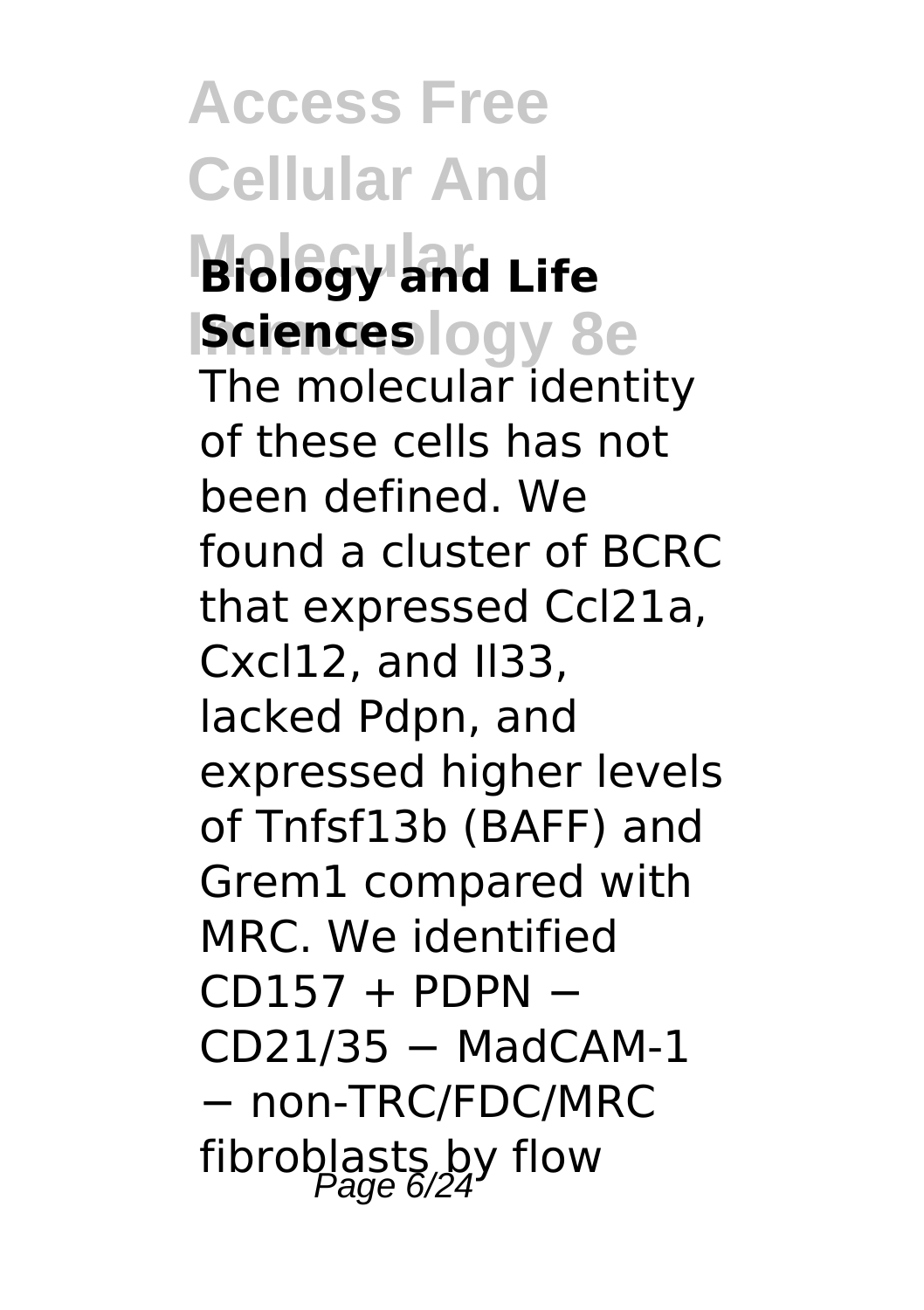**Access Free Cellular And** cytometry that lexpressed IL-33 and ...

#### **A diverse fibroblastic stromal cell landscape in the**

**...** Baccin, C. et al. Combined single-cell and spatial transcriptomics reveal the molecular, cellular and spatial bone marrow niche organization. Nat. Cell Biol. 22 , 38–48 (2020).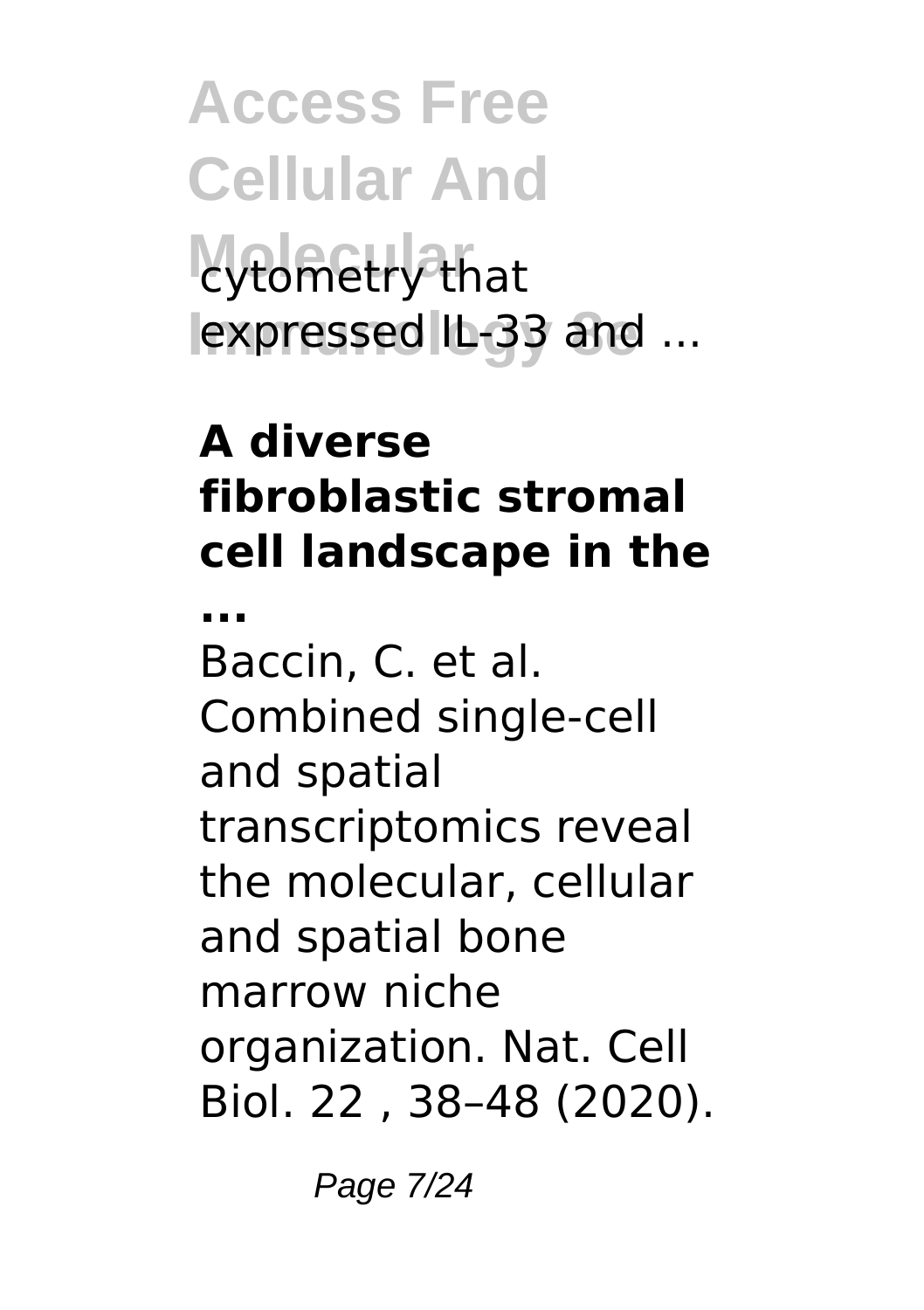**Access Free Cellular And Single-cell proteogenomic reference maps of the ...** MP Biomedicals Immunology and Cell Biology Brochure. Learn more about MP Biomedicals highquality, flexible, and customizable immunological tools to accelerate your research. MP Biomedicals Immunology and Cell Biology Brochure (2  $MB)$  Page 8/24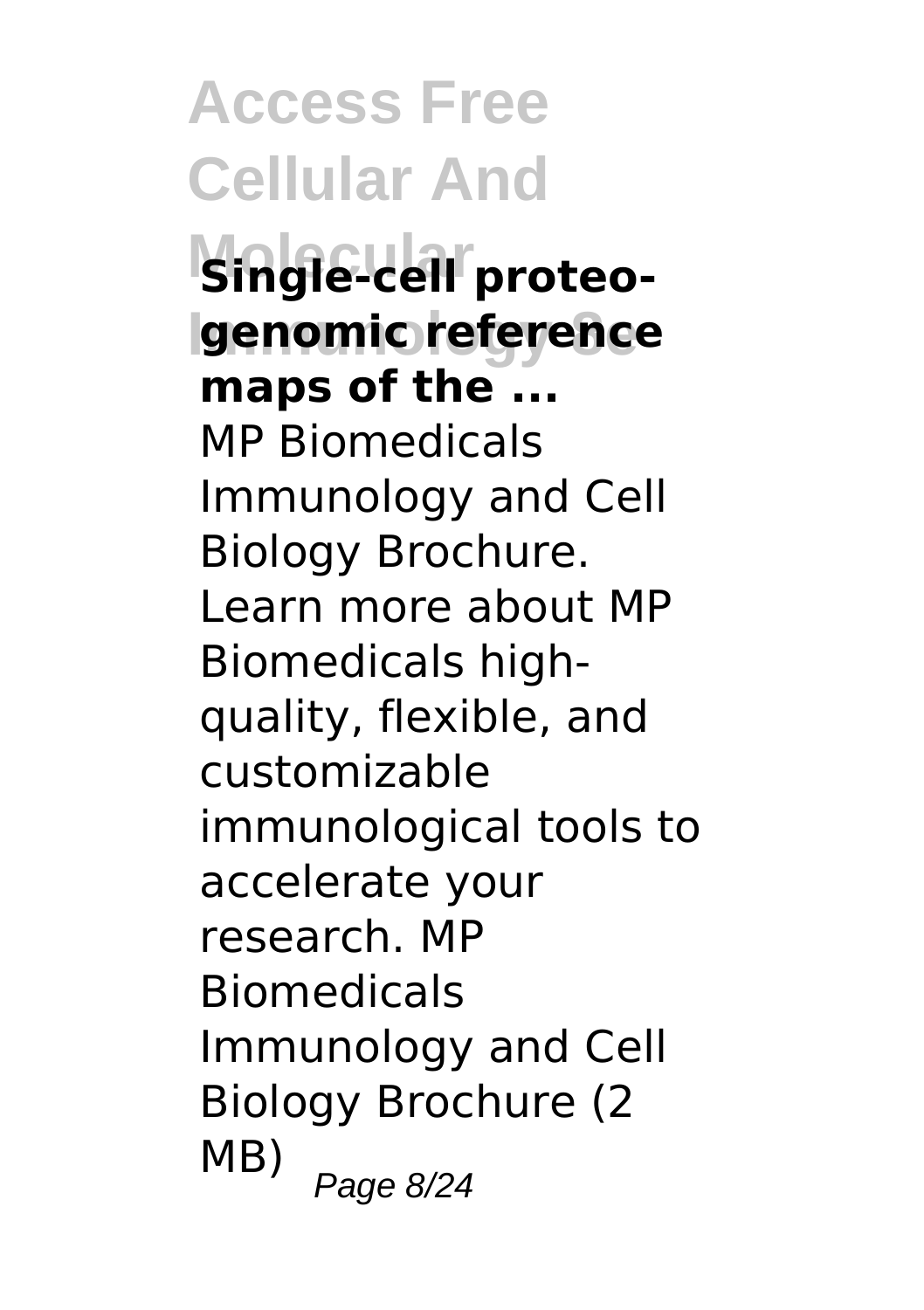**Access Free Cellular And Molecular**

#### **Immunology 8e MP Biomedicals | Fisher Scientific** HIV/HPV Immunology:

Medical Virology, Department of Pathology: Raj Ramesar: Genetics: cancer, eye or neuropsychiatric diseases: Human Genetics, Department of Pathology: Ed Rybicki: Vaccine and viral biotechnology: Department of Molecular & Cell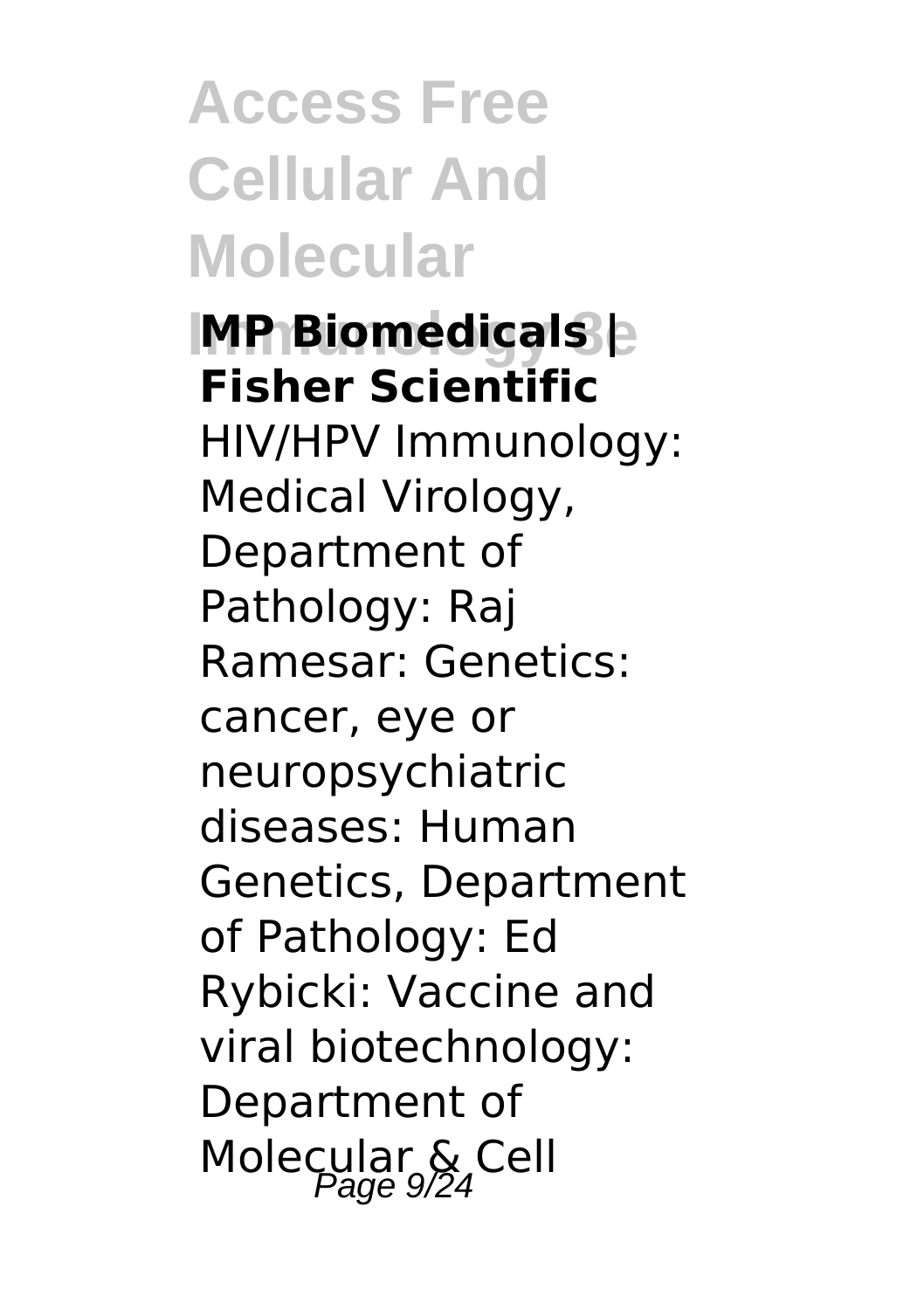**Biology, Science IFaculty: Thomas 8e** Scriba: TB vaccines and immunology: SATVI & Immunology, Department ...

#### **Full Members | Institute Of Infectious Disease and ...** 고미미1962日8日미미  $\sqcap$ 1984 $\sqcap$ n $\sqcap$ n  $\nu$ 生物免疫学专业,攻读硕士学位。现任解放 军总医院第五医学中心感染病医学部主任、 博士生导师、全国著名传染病学教授,传染 Page 10/24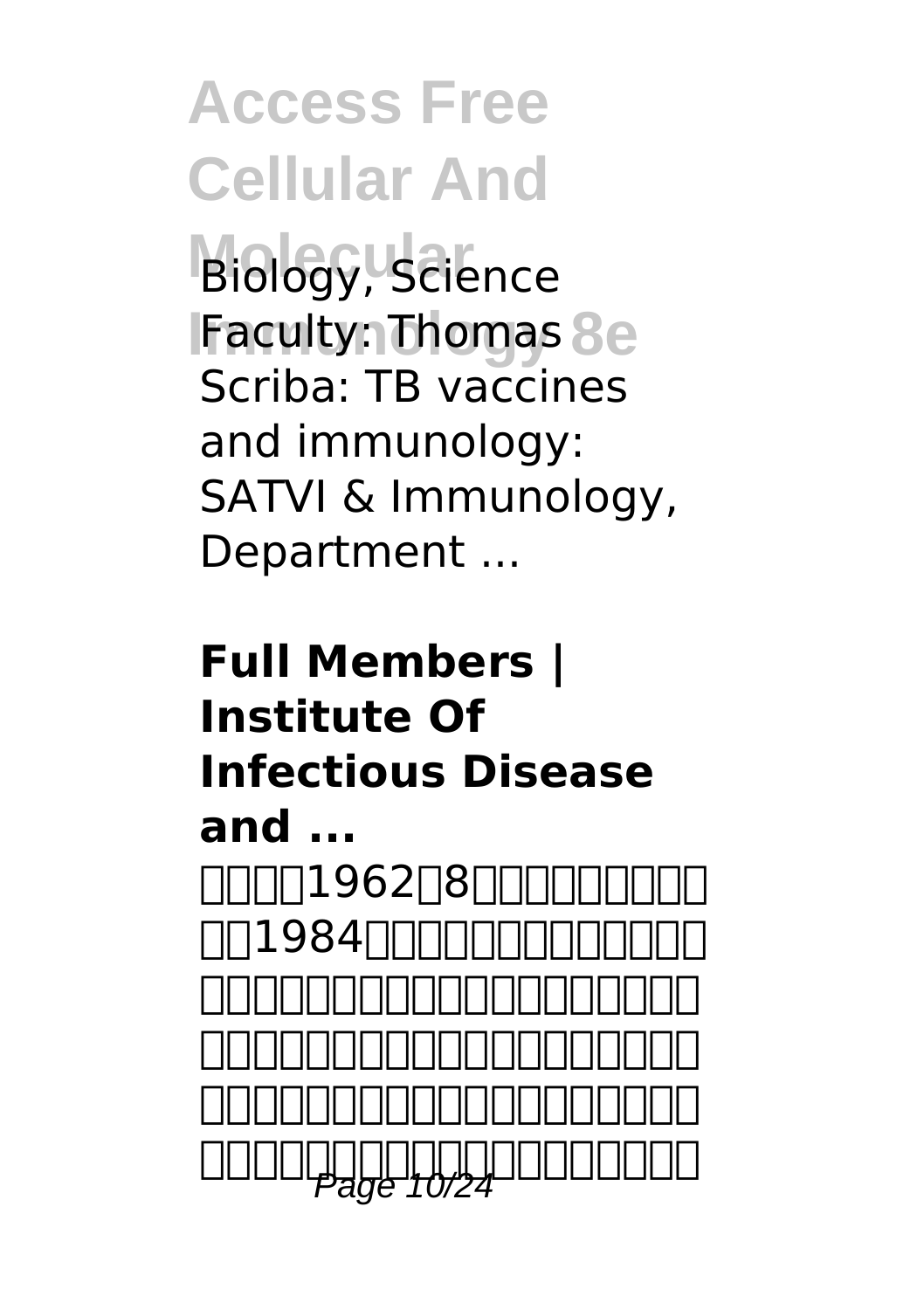### **Access Free Cellular And Molecular**ooooooo **Immunology 8e**

**王福生(中国科学院院士)\_百度百科** Position Name Department Name Region No. Avail Nationality Gender Closing Date; AUDIOLOGIST II: EAR NOSE THROAT: هنيدملا - MADINAH 1 :هرونملا

**National Guard Health Affairs Recruitment System**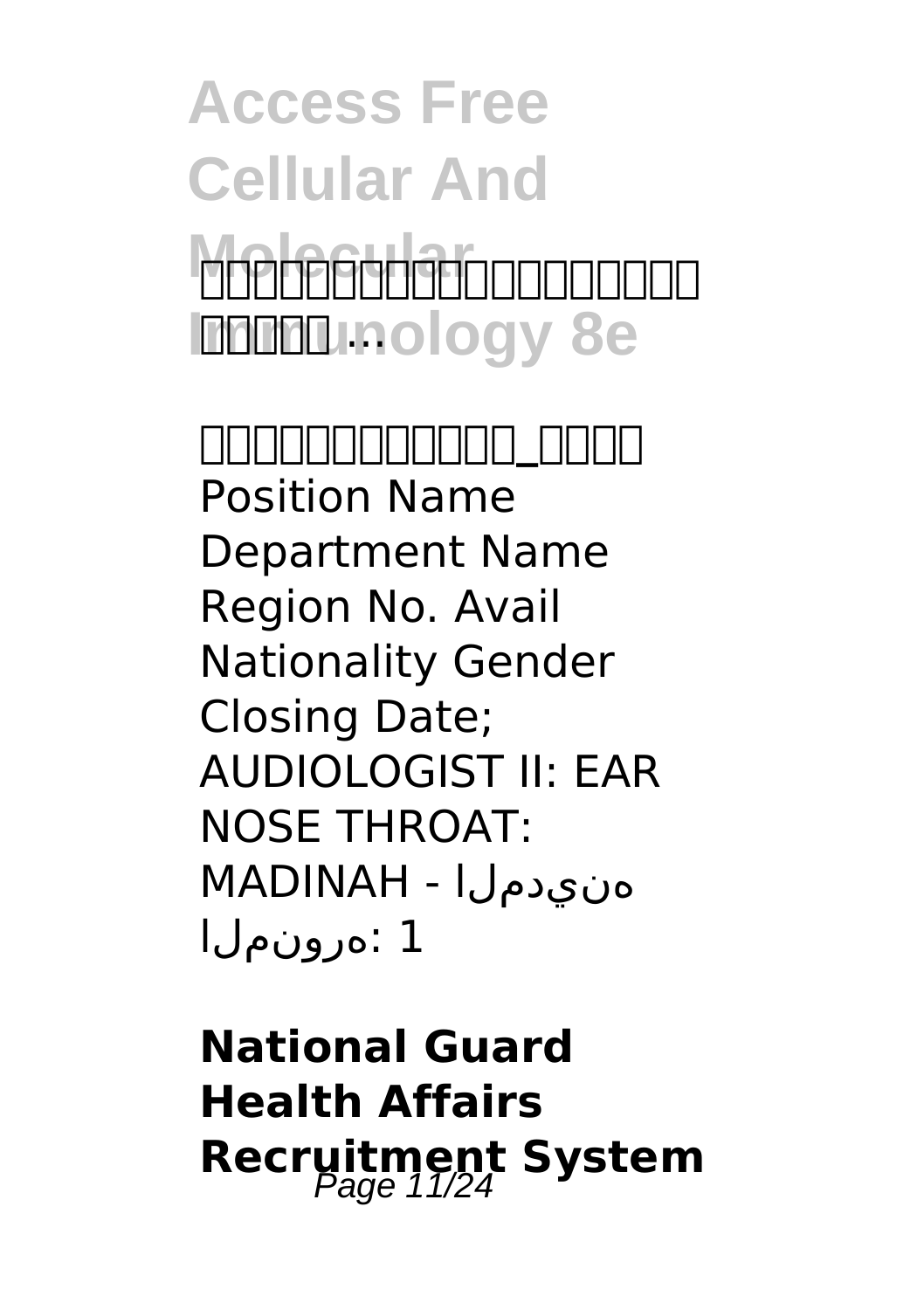**Access Free Cellular And** GRAY, Prof Clive **Professor Emeritus of** Immunology, Division of Immunology, Department of Pathology, University of Cape Town; Professor of Immunology in Molecular Biology and Human Genetics, **Stellenbosch** University, Cape Town; Adjunct Professor, Department of Immunology, Duke University, North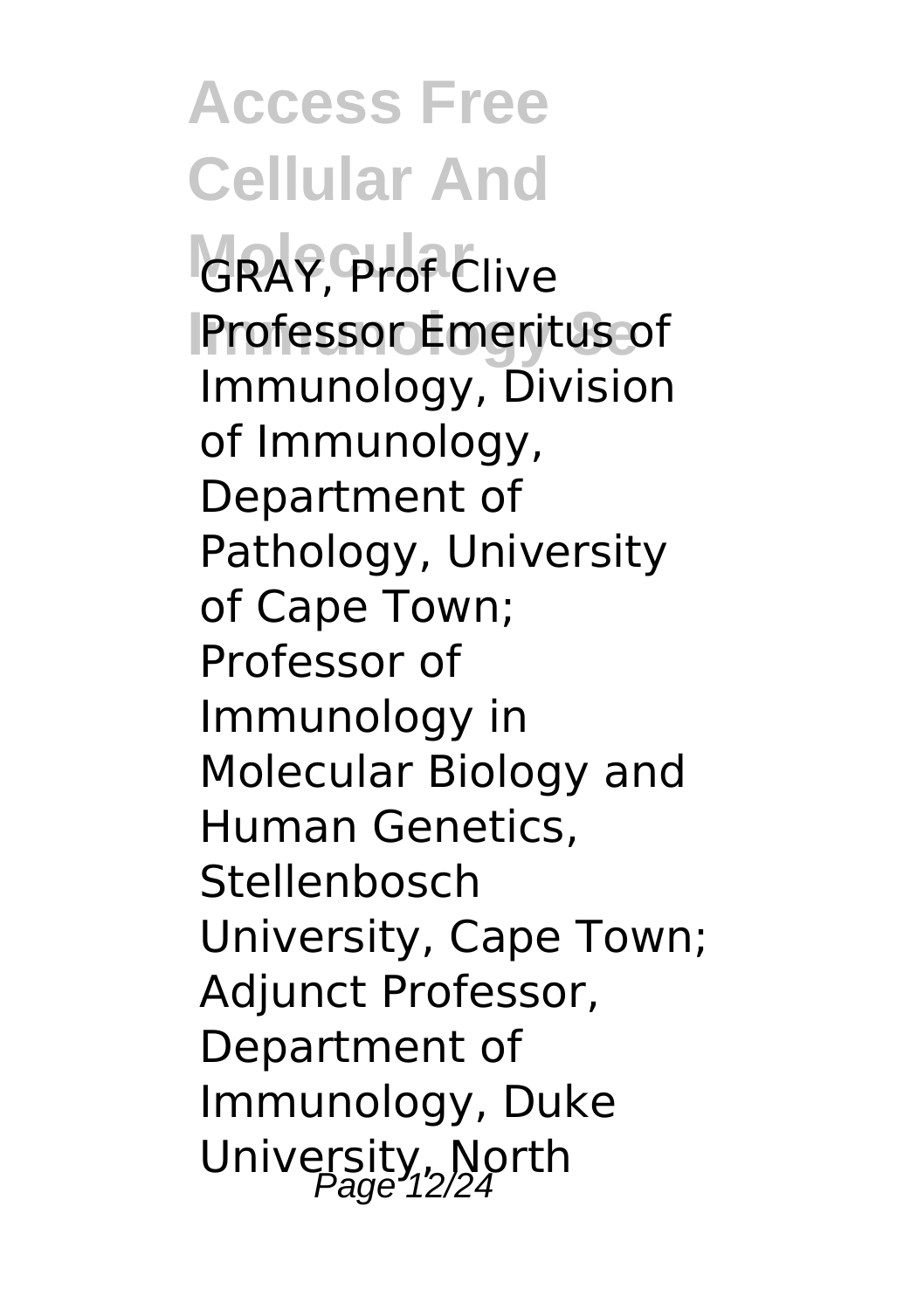**Access Free Cellular And** Carolina, USA; **Immunology 8e** Secretary-General, Federation of African Immunology Societies;

Vice-Chair, Education

...

#### **Adjunct Members | Institute Of Infectious Disease and ...**

Chronic kidney disease (CKD) affects more than 10% of the world population. The final common pathway of kidney injury is fibrosis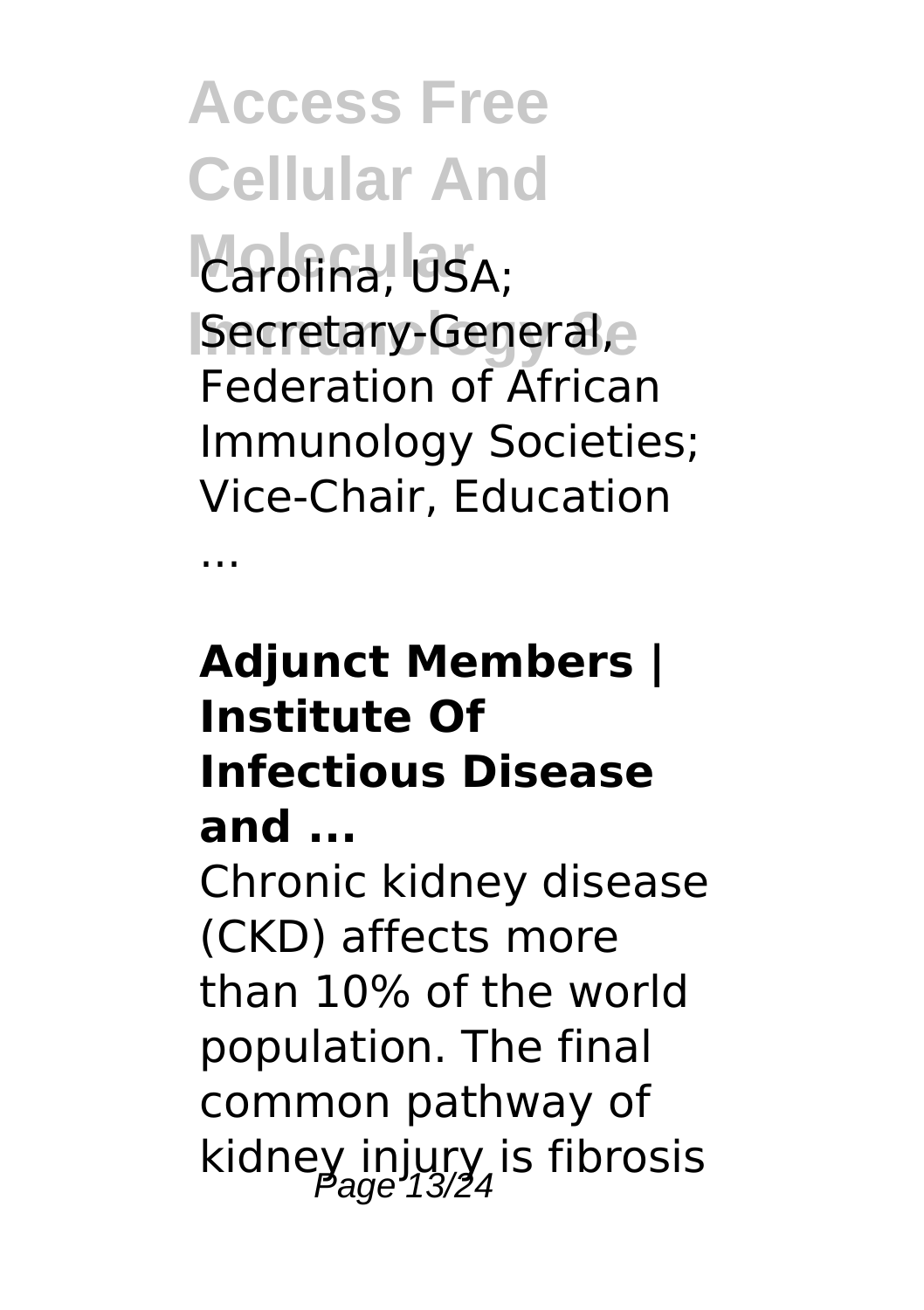and its extent is **Immunology 8e** inextricably linked to clinical outcomes. 1,2 No approved therapies exist and the cellular origin, functional heterogeneity and regulation of scarproducing cells in the human kidney continues to be debated. 1,2 Using single cell (sc)RNASeq,  $W \cap$ 

**Decoding myofibroblast** Page 14/24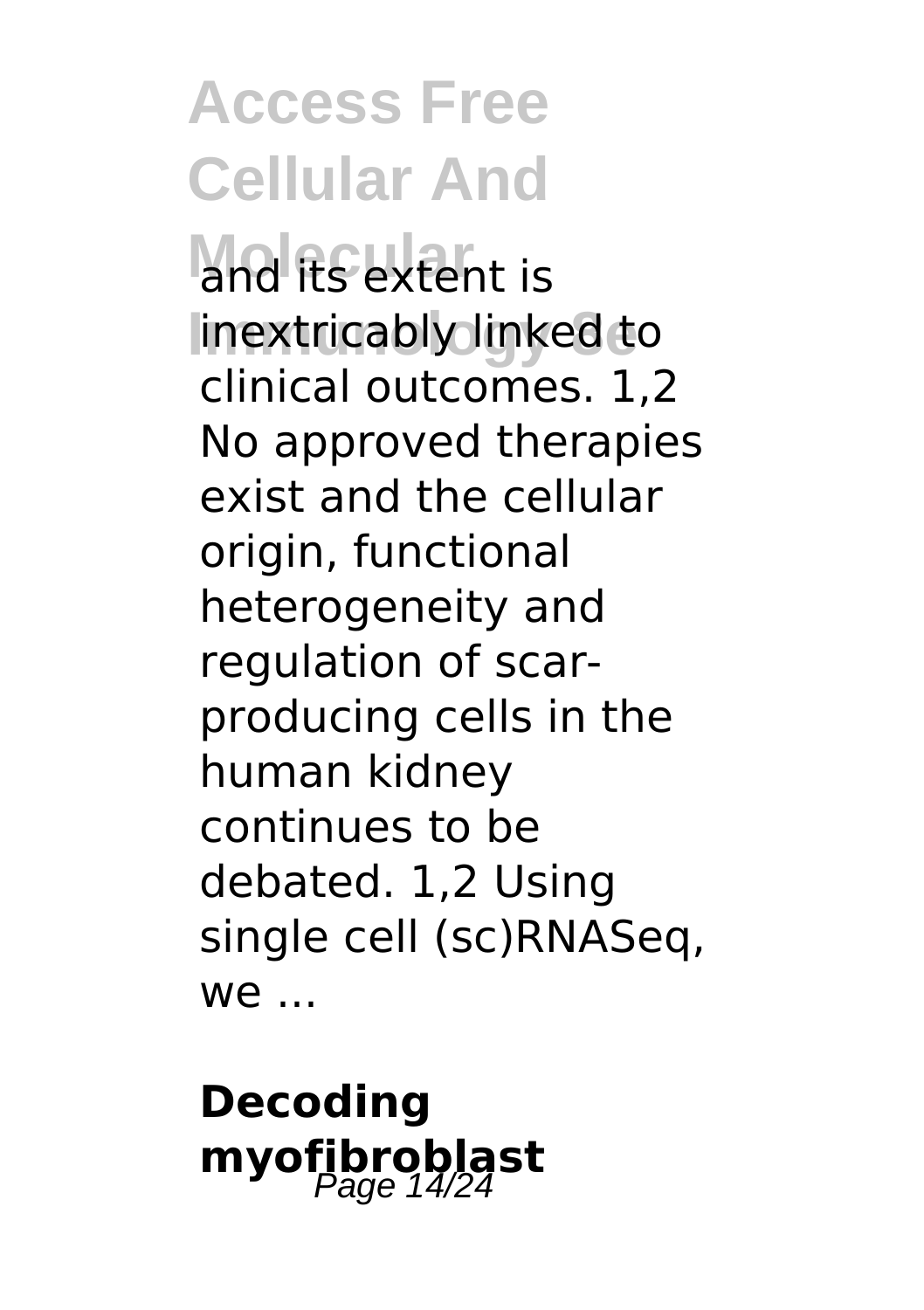**Access Free Cellular And Molecular origins in human Immunology 8e kidney fibrosis** The liver is the largest solid organ in the body and is critical for metabolic and immune functions. However, little is known about the cells that make up the human liver and its immune microenvironment. Here we report a map of the cellular landscape of the human liver using

single-cell RNA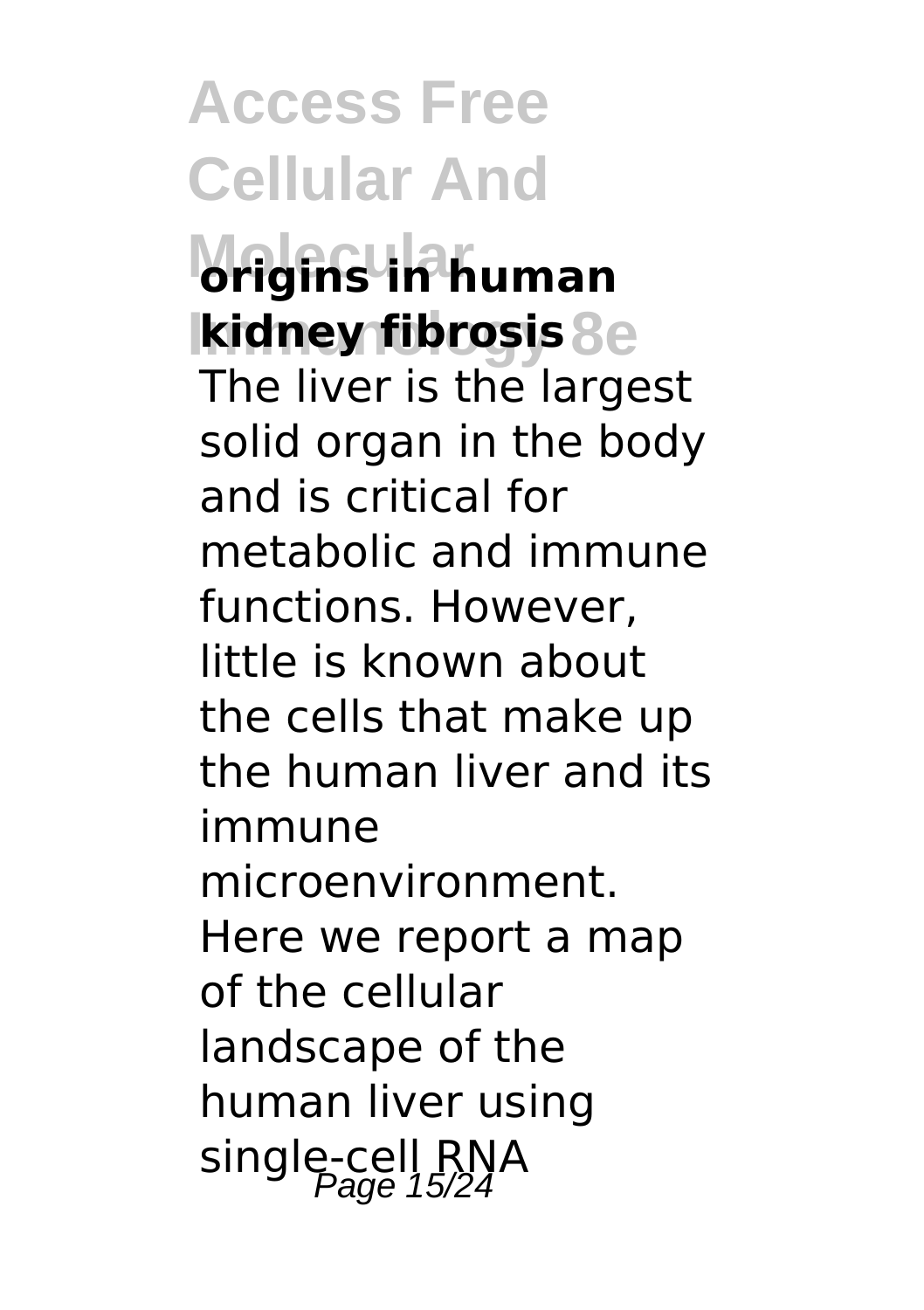**Access Free Cellular And** sequencing. **Immunology 8e Single cell RNA sequencing of human liver reveals distinct ...** Filter. Region :

**National Guard Health Affairs Recruitment System** Nie C, Zou R, Pan S Et al. Hydrogen gas inhalation ameliorates cardiac remodelling and fibrosis by regulating NLRP3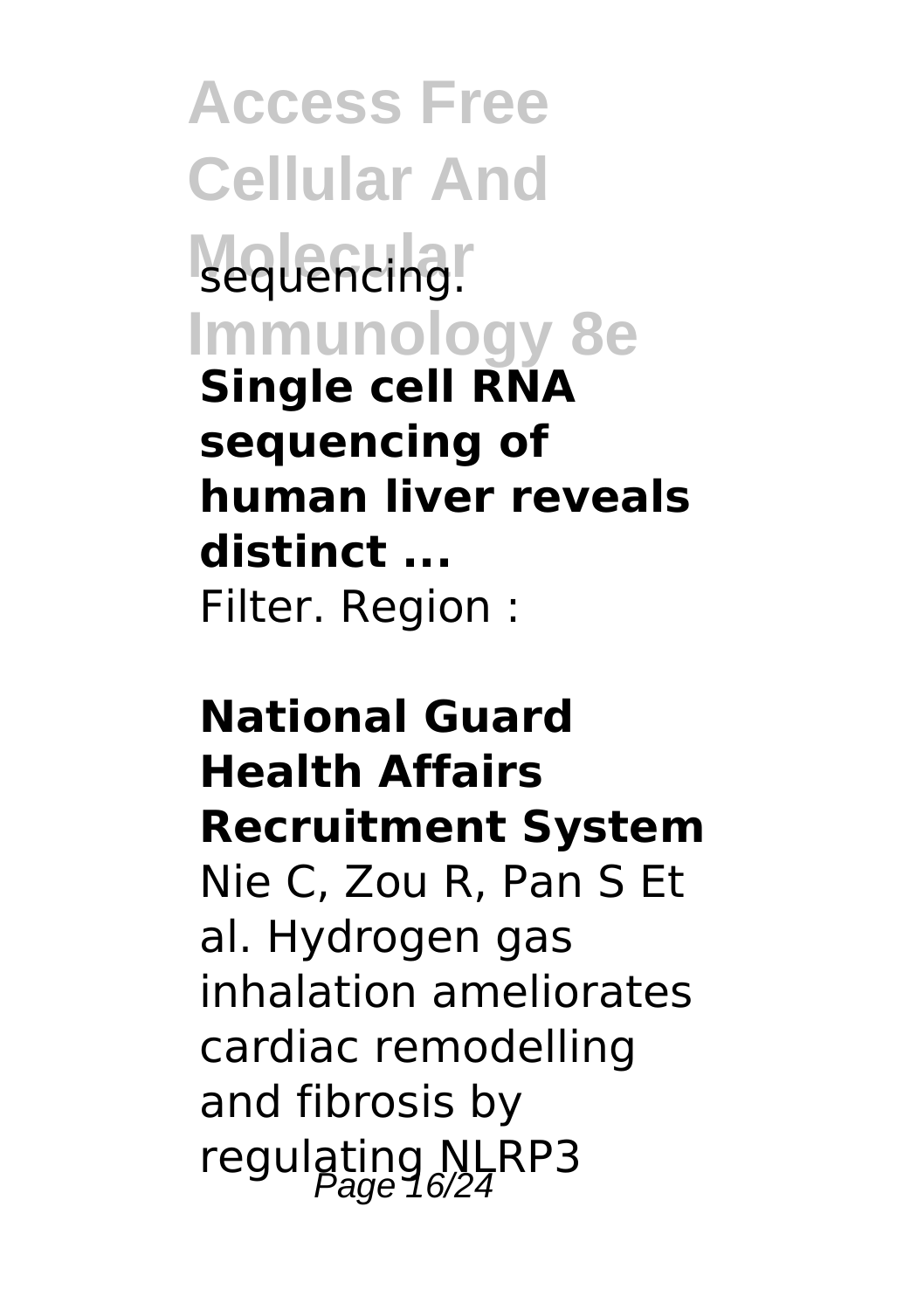**Molecular** inflammasome in **Immunology 8e** myocardial infarction rats Journal of cellular and molecular medicine Aug 16 2021 [PMID: 34402164] (IHC-P, WB, Rat) IHC-P, WB: Rat

**NLRP3/NALP3 Antibody (NBP2-12446): Novus Biologicals** <u>nnnnnnnnn:</u> antigen <sub>RAg</sub>nnann <u>uuuuuuuuuu saadaa ka</u> rgge <del>17/2</del>800000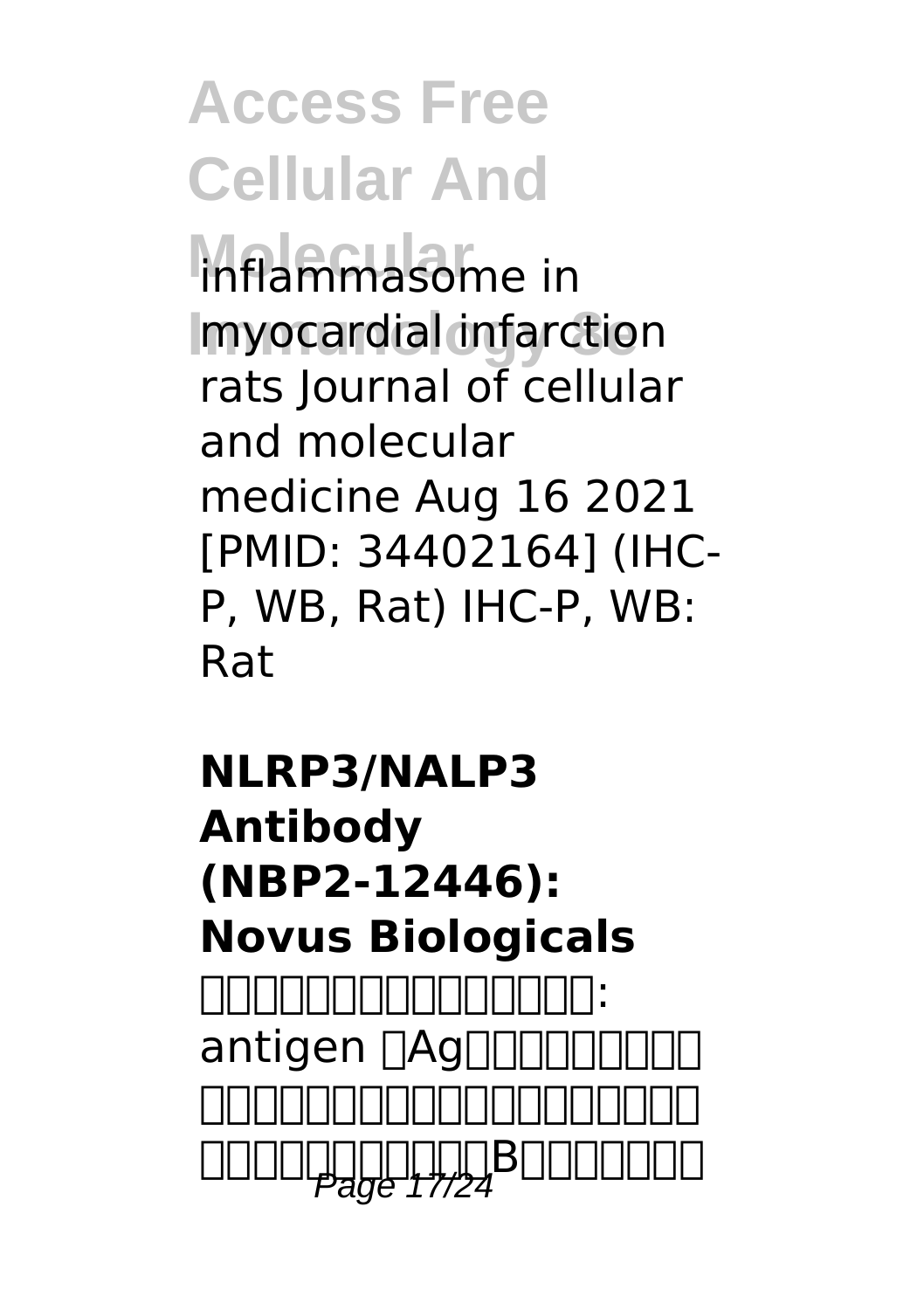### **Access Free Cellular And Molecular**ooooo a a **Innanonadoggo8e**oo コロロロロロ ロ Ag∏∏∏∏∏antibody canerator<sub>[11111</sub> ...

#### **抗原 - Wikipedia** COVID-19 Information: As UK schools have largely closed and exams will no longer be taking place, the University of Oxford is awaiting further information from the government on how qualifications (i.e.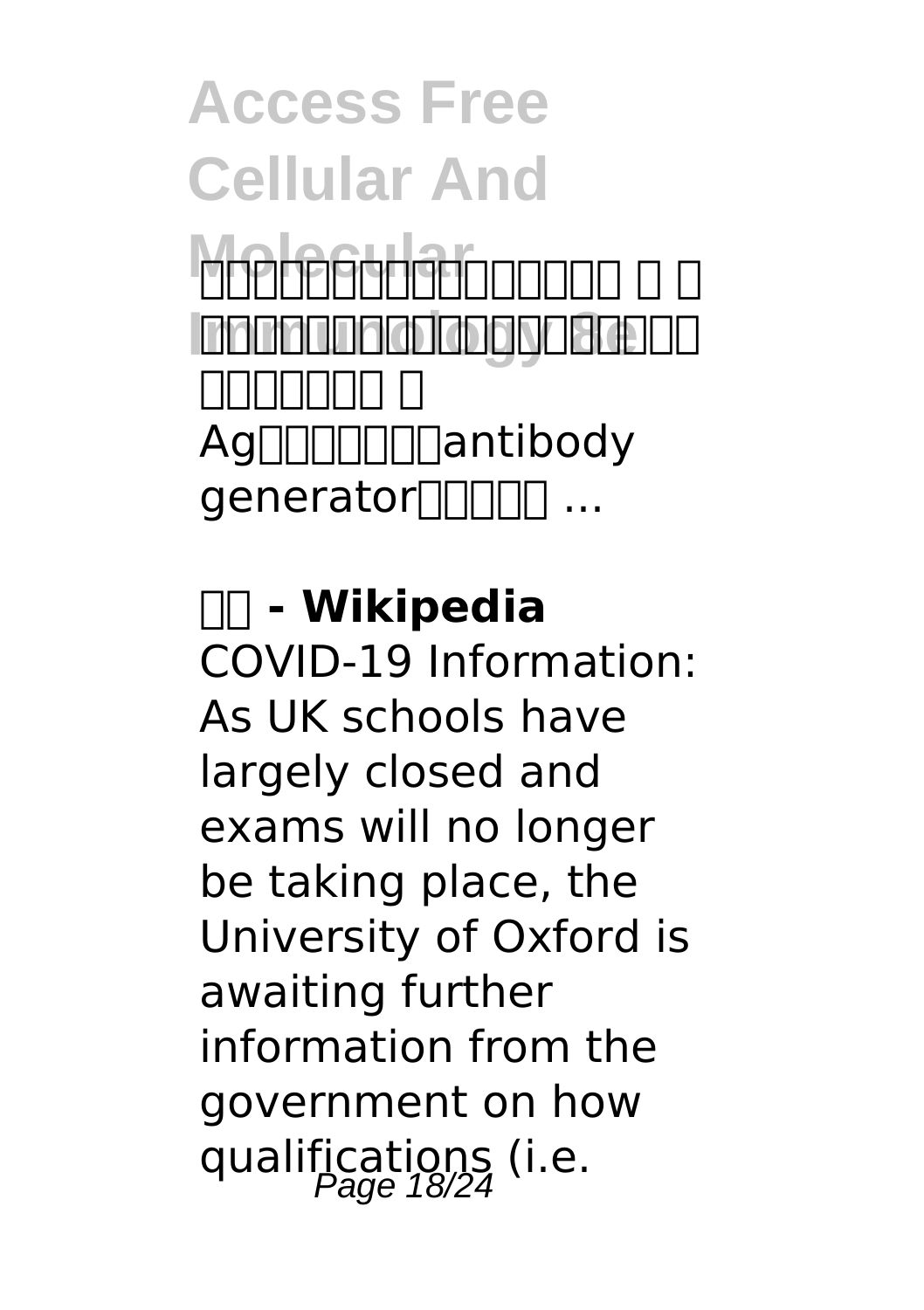**Access Free Cellular And Molecular**

#### **University of Oxford : Rankings, Fees & Courses Details ...**

Individual molecular species were quantified by comparing the ion intensity of individual molecular species to that of the appropriate internal standards after corrections for type I and type II 13C isotope effects . Additional corrections were made from response curves for CE molecular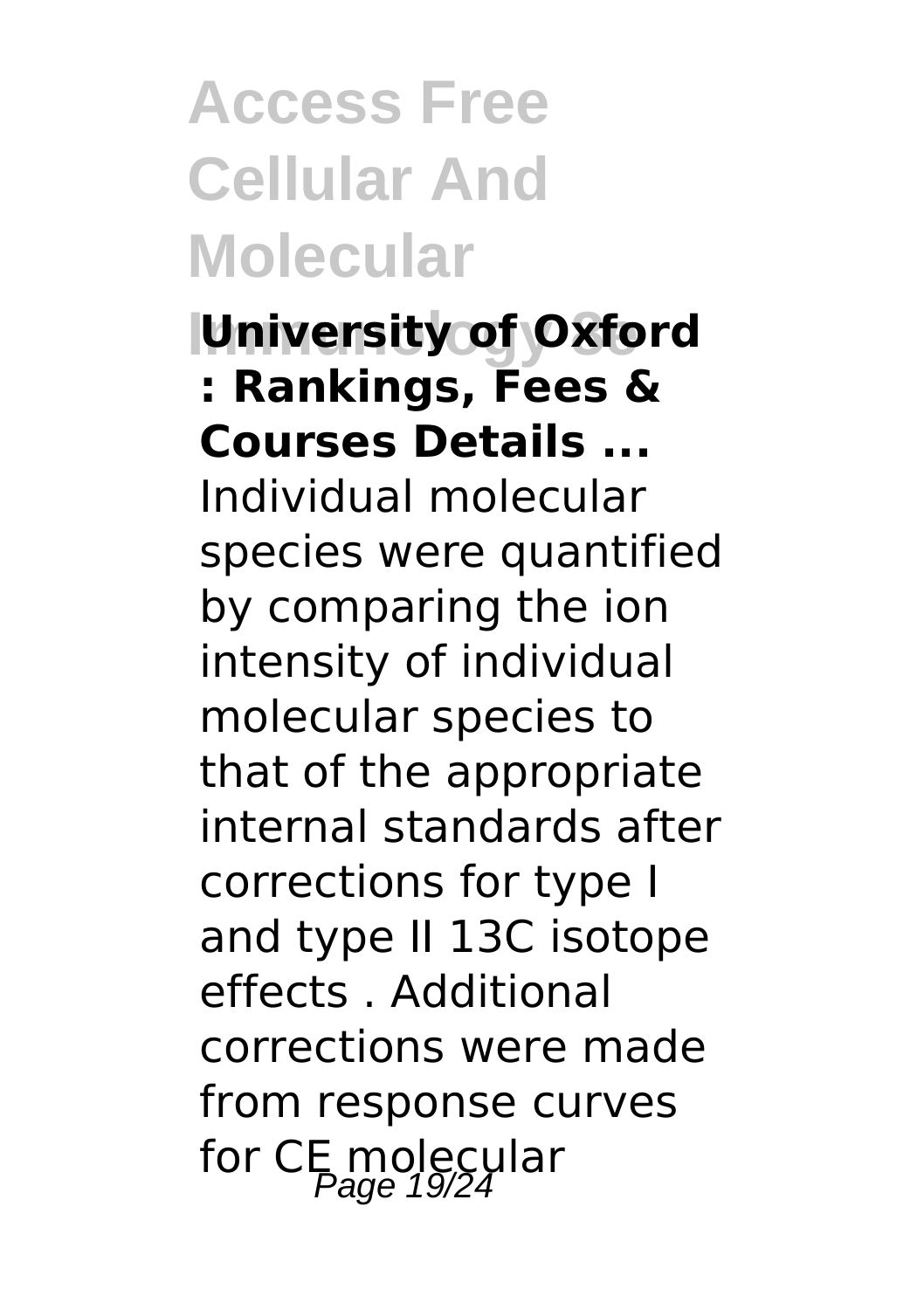**Access Free Cellular And** species . Each sample was normalized to cell number, and  $\ldots$ 

#### **Reprogramming lipid metabolism prevents effector T cell ...** 丙型肝炎; 丙型肝炎病毒的電子顯微鏡攝影(大小約5 0 מחחר: הח: מחר ה הה ה הה ההחחחה esophageal varices  $\Box$   $\Box$  $\Pi\Pi\Pi\Pi\Pi\Pi\Pi\Pi\Pi$  aastric varices n: nn: nnn80%n  $\Box\Box\colon\Box\Box\Box\Box$ ,  $\Box\Box\Box\Box$   $\Box\Box\vdots$ anda **page 20/24** and :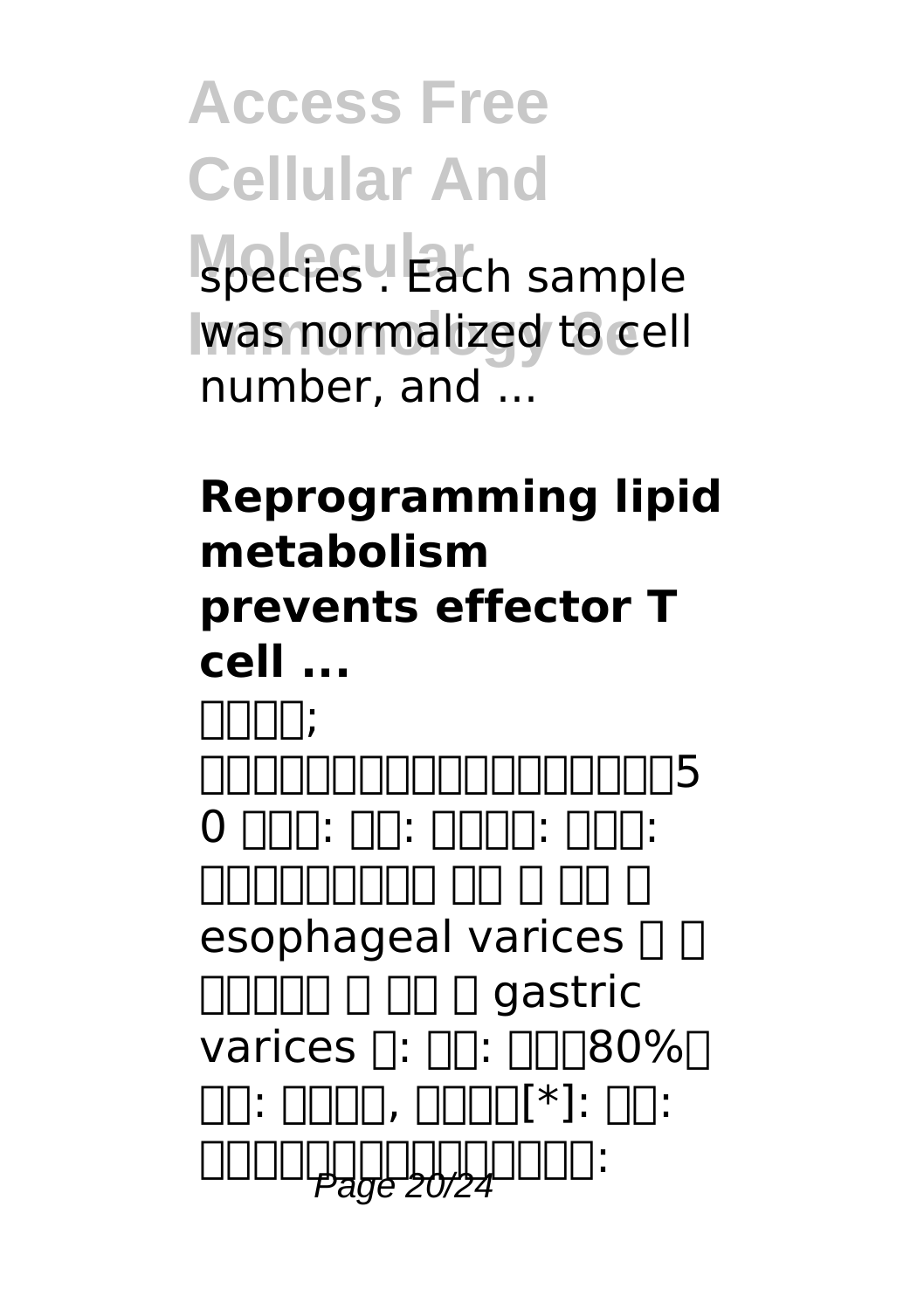**Access Free Cellular And Molecular Immunology 8e 丙型肝炎 - 维基百科,自由的百科全书** Autophagosomes are double-membrane intracellular vesicles that degrade protein aggregates, intracellular organelles, and other cellular components. During the development of the nematode Caenorhabditis elegans, many somatic and germ cells undergo apoptosis. These cells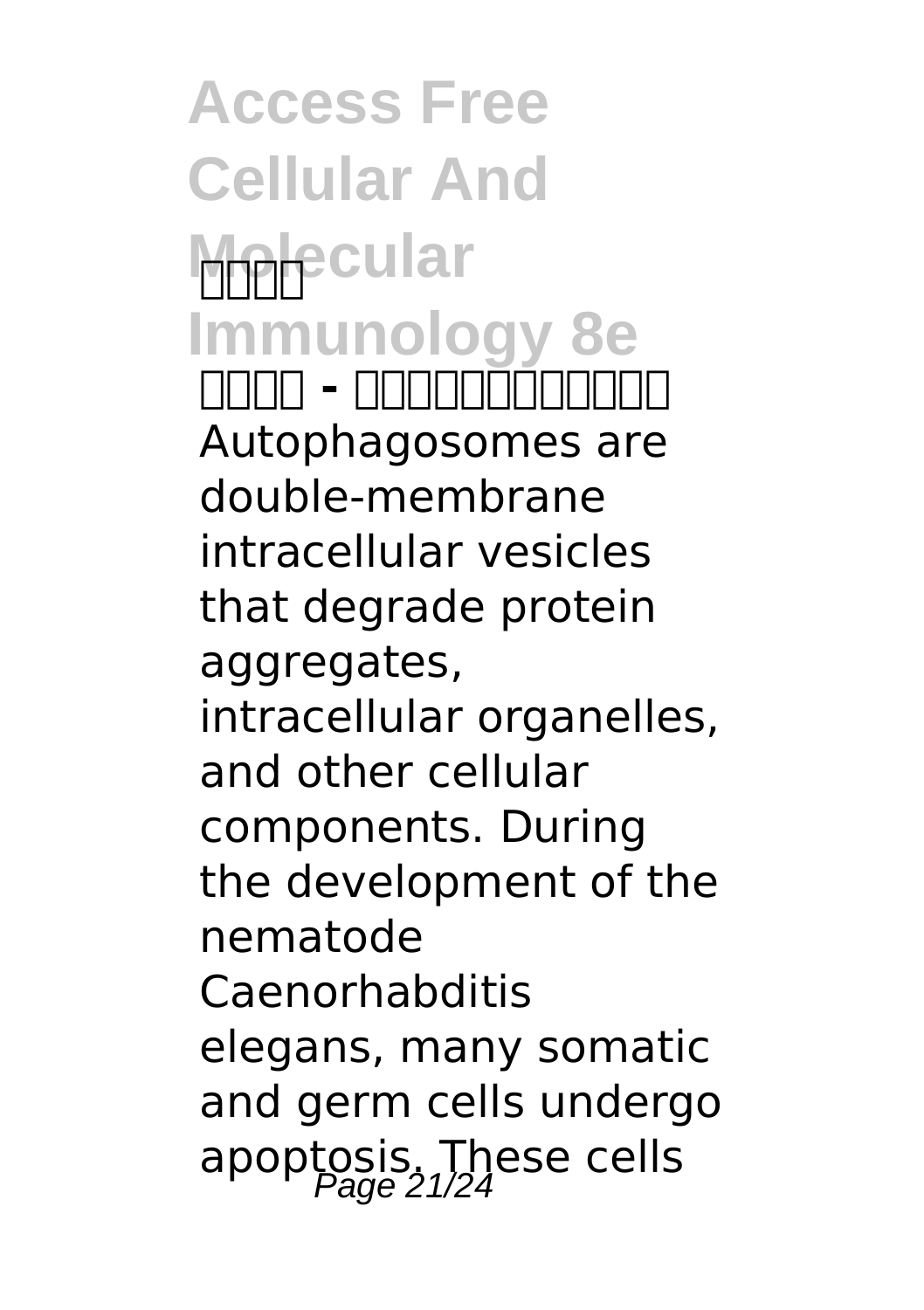**Access Free Cellular And Molecular** are engulfed and **degraded by their e** neighboring cells.

#### **Autophagosomes fuse to phagosomes and facilitate the ...**  $\Pi$ ( $\Pi$ ,inflammation)  $\Pi$ חחחח חחח חחח ה(ח)ה חרו חחר חחר 매개체들이 관여하는 보호반응이다.염증의 목적은 세포의 손상을 초기 단계에서 거리 . . 어디머니 다리 가지 . . 괴사된 세포를 제거하며, 동시에 조직을 mmmmmmmm.

**위대 기기 모두 모두 기**기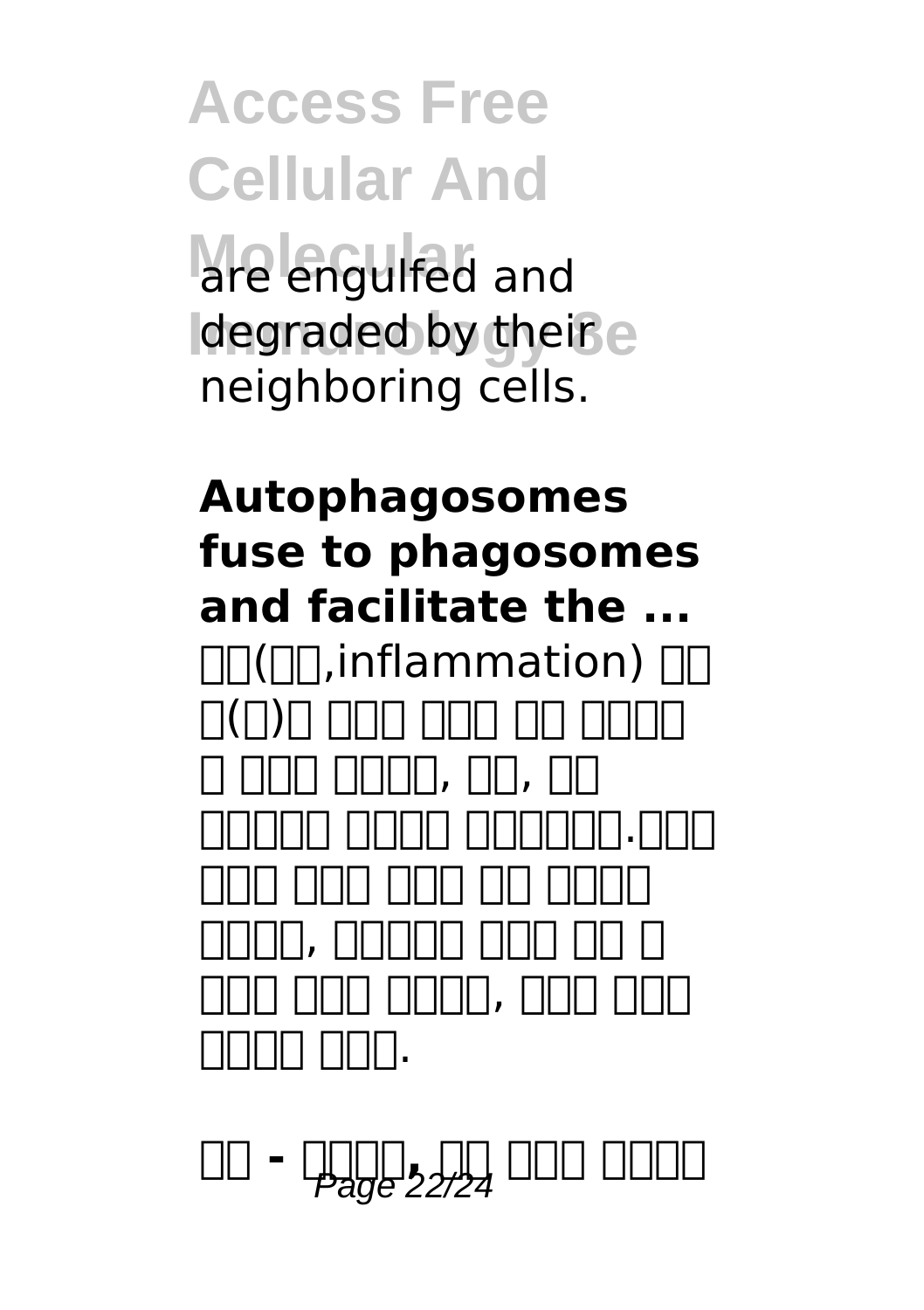**Key Laboratory of Molecular Virology and** Immunology, Institut Pasteur of Shanghai, Chinese Academy of Sciences, Shanghai, China. Search for articles by this author. ... Among them, HKDC1 and SLC16A3 ranked as the most significant ones that positively (p  $= 1.8e-08$ , log-rank test) or negatively ( $p =$ 3.6e-09, log-rank test)